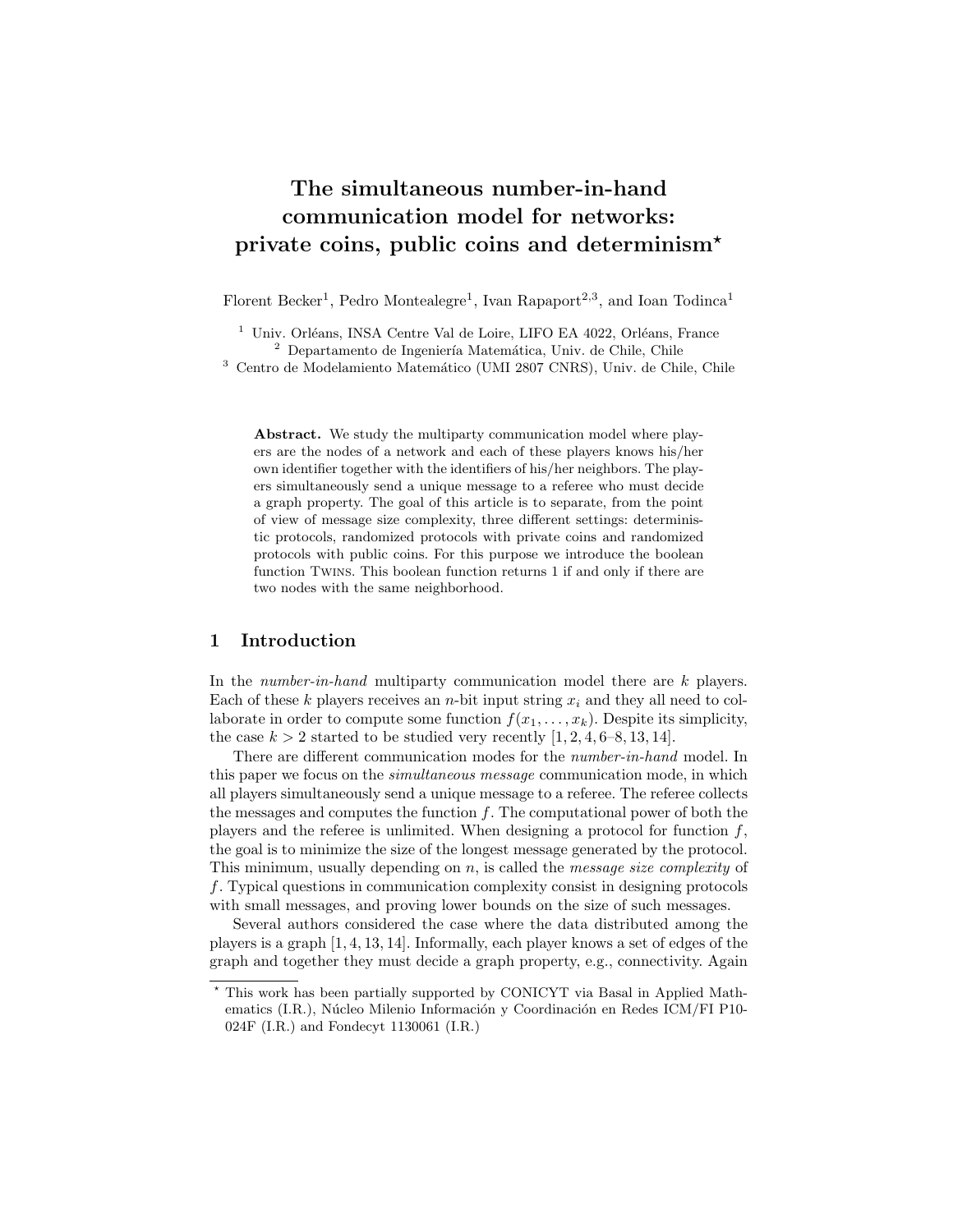we can observe two different settings. In one of them, the edges are distributed among the players in an adversarial way  $[1, 14]$ . In this work, following  $[1, 4]$ , we consider the setting where each player corresponds to a node of the graph, and thus each player knows the identifier of this node together with the identifiers of its neighbors, represented as an *n*-bits vector (in the vector  $x_i$  of player i, the bit number j is set to 1 if and only if the nodes i and j are adjacent). For the sake of simplicity we assume that the graph has n nodes numbered from 1 to n, hence there are  $k = n$  players, and we call this model number-in-hand for networks.

For many natural functions the messages are much shorter when randomization is allowed [12]. In the randomized setting, there are significant differences between the communication complexities of protocols using public coins (shared by all players and the referee) and the more restrictive setting where each player has his own, *private coin*. We emphasize that in the *number-in-hand communi*cation model for networks, each edge is "known" by two players, thus we have some shared information. Not surprisingly, as pointed out in [14], this model is stronger than the one where edges are distributed in an adversarial way among players.

#### Related work.

### The number-in-hand model with simultaneous messages and  $k = 2$  players.

The case of two players is not new and it has been intensively studied. Clear separations have been proved between deterministic, private coins and public coins protocols in this case. For instance, the message size complexity of the EQ function, which simply tests whether the two n-bit inputs are equal, is  $\Theta(n)$ for deterministic protocols [12],  $\mathcal{O}(1)$  for randomized protocols with public coins with constant one-sided error [3], and  $\Theta(\sqrt{n})$  for randomized protocols with private coins and constant one-sided error [3] (see Section 2 for details). More generally, Babai and Kimmel  $[3]$  proved that for any function f its randomized message size complexity, for private coins protocols, is at least the square root of its deterministic message size complexity. Chakrabarti et al. [5] proved that, for some family of functions, the gap between deterministic and randomized message size complexity with private coins is smaller that the square root.

#### The number-in-hand communication model for networks.

For deterministic protocols, Becker *et al.* [4] show that graphs of bounded degeneracy can be completely reconstructed by the referee using messages of size  $\mathcal{O}(\log n)$ , and several natural problems like deciding whether the graph has a triangle, or if its diameter is at most 3, have message size complexity of  $\Theta(n)$ . For randomized protocols with public coins, Ahn, Guha and McGregor [1, 2] introduced a beautiful and powerful technique for graph sketching. The technique works both for streaming models and for the *number-in-hand for networks*, and allows to solve CONNECTIVITY using messages of size  $\mathcal{O}(\log^2 n)$ . The protocols have two-sided,  $\mathcal{O}(1/n^c)$  error, for any constant  $c > 0$ .

Our results. In this paper we separate the deterministic, the randomized with private coins and the randomized with public coins settings of the number-in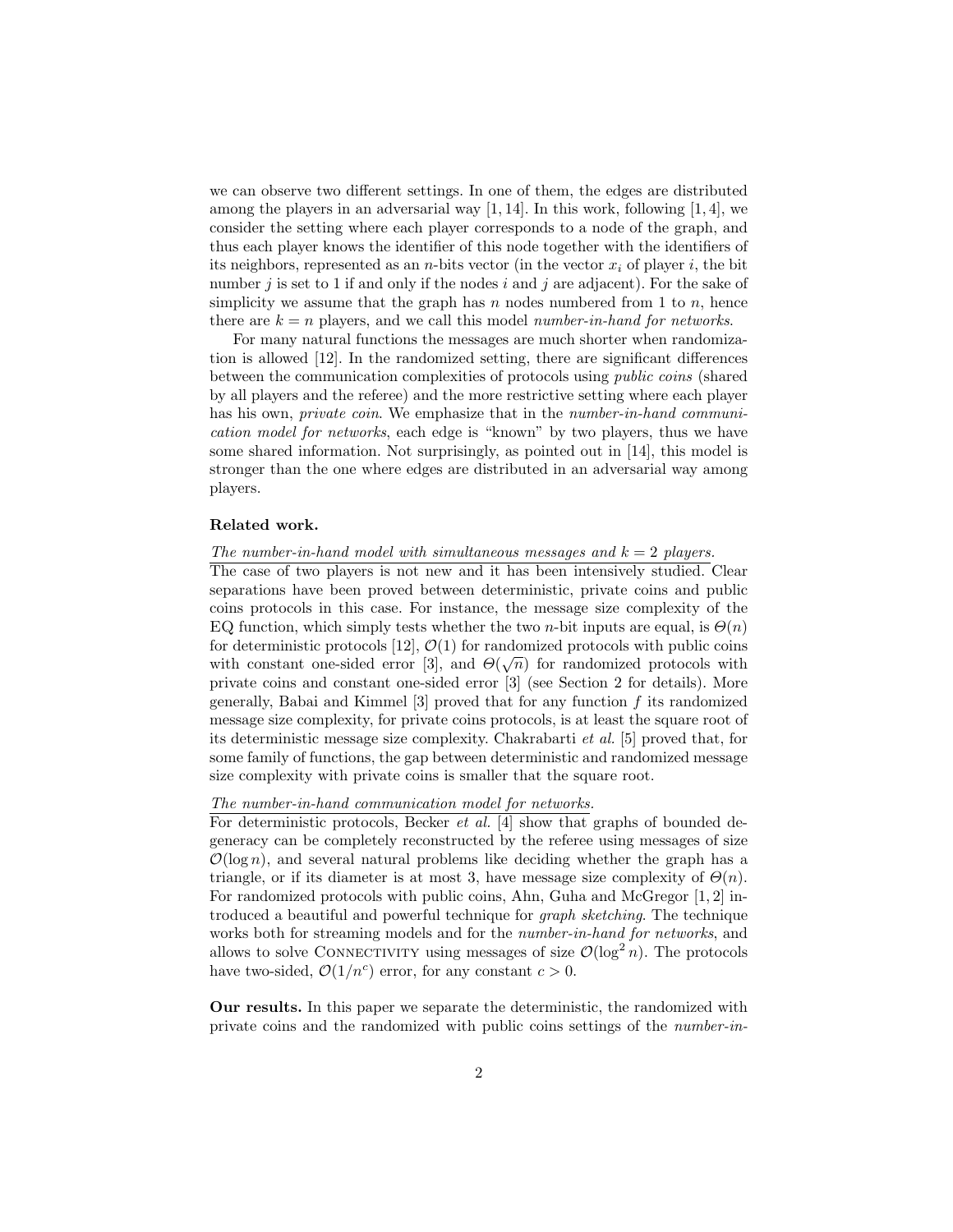hand for networks communication model. The separations are made using problem Twins and some variants. The boolean function  $Twins(G)$  returns 1 if and only if graph  $G$  has two twins (that is, two nodes having the same neighborhood). We also consider function  $Twin_x(G)$ , where x is the identifier of a node, and the result is 1 if and only if there is some other node having the same neighborhood as  $x$ .

We prove that the deterministic message size complexity of Twins and TWIN<sub>x</sub> is  $\Theta(n)$ . Also, both functions can be computed by randomized protocols with public coins and message size  $\mathcal{O}(\log n)$ . These protocols, based on the classical fingerprint technique, have one-sided error  $\mathcal{O}(1/n^c)$  for any constant  $c > 0$ . Observe that the situation for private coins is very different from the case of the number-in-hand model with two players, where the gap between private coins and determinism is at most the square root.

In order to separate the private and public coins settings we use a boolean function called TRANSLATED-TWINS (see Section 2 for details). We prove that the message size complexity of this function in the private coins setting is  $\Omega(\sqrt{n}),$ while it is  $\mathcal{O}(\log n)$  in the public coins setting. The main results of this paper are summarized in Table 1.

|                                                                                                                                                         | <b>TWINS</b>                                | $T_{WINr}$  | TRANSLATED-TWINS      |
|---------------------------------------------------------------------------------------------------------------------------------------------------------|---------------------------------------------|-------------|-----------------------|
| Deterministic                                                                                                                                           | $\Theta(n)$                                 | $\Theta(n)$ | $\Theta(n)$           |
| Randomized private-coins $\left \mathcal{O}(\sqrt{n}\log n)\right  \mathcal{O}(\log n) \left \mathcal{Q}(\sqrt{n}), \mathcal{O}(\sqrt{n}\log n)\right $ |                                             |             |                       |
| Randomized public-coins                                                                                                                                 | $\mathcal{O}(\log n)$ $\mathcal{O}(\log n)$ |             | $\mathcal{O}(\log n)$ |

There are several natural problems that cannot be solved with randomized protocols using  $o(n)$  bits. In the last part of this paper (Theorem 5) we sketch how the arguments of [4], for proving negative results on deterministic protocols, can be extended to the randomized setting. More precisely, we prove that the randomized public coin message size complexity of the boolean functions TRIANGLE(G) (that outputs 1 if and only if G has a triangle) and  $DIAM3(G)$ (that outputs 1 if and only if G has diameter at most 3) is  $\Omega(n)$ .

### 2 Preliminaries

Number-in-hand. The number-in-hand communication model is defined as follows. Let f be a function having as input k boolean vectors of length n. There are k players  $\{p_1, \ldots, p_k\}$  who wish to compute the value of f on input  $(x_1, \ldots, x_k) \in (\{0,1\}^n)^k$ . Player  $p_i$  only sees the input  $x_i$ , and also knows his own number i. We only consider here the simultaneous messages communication mode, in which all the k players simultaneously send a message to a referee. After that, the referee (another player who sees none of the inputs) announces the value  $f(x_1, \ldots, x_k)$  using only the information contained in the k messages.

A deterministic protocol  $P$  for function  $f$  describes the algorithms of the players (for constructing the messages) and of the referee (for retrieving the final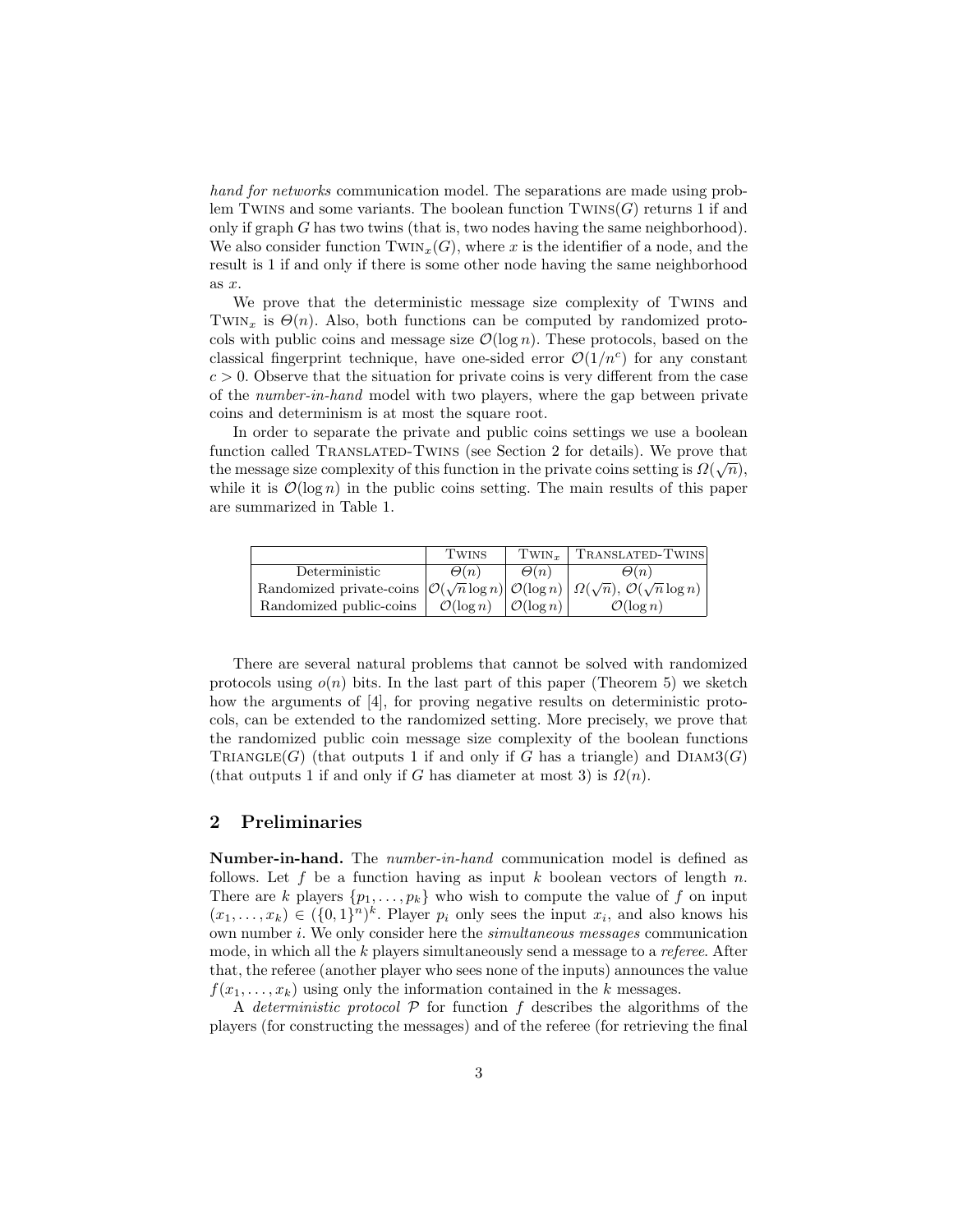result) that correctly computes f on all inputs. An  $\epsilon$ -error randomized protocol  $P$  for f is a protocol in which every player and the referee are allowed to use a sequence of random bits, and for all  $(x_1, \ldots, x_k) \in (\{0, 1\}^n)^k$  the referee outputs  $f(x_1, \ldots, x_k)$  with probability at least  $1 - \epsilon$ . For boolean functions f we define a one-sided  $\epsilon$ -error randomized protocol in the same way, with exception that for all  $(x_1, \ldots, x_k) \in (\{0,1\}^n)^k$  such that  $f(x_1, \ldots, x_k) = 1$ , the referee always outputs 1.

We distinguish between two sub-cases of randomized protocols: (i) the *private*coin setting, in which each player, including the referee, flips private coins and (ii) the public-coin setting, where the coins are shared between players, but the referee can still have his own private coins.

The cost of a protocol  $P$ , denoted  $C(P)$ , is the length of the longest message sent to the referee. The *deterministic message size complexity*, denoted  $C^{\text{det}}(f)$ , is the minimum cost of any deterministic protocol computing  $f$ . Analogously, we denote  $C_{\epsilon}^{\text{priv}}(f)$ ,  $C_{\epsilon}^{\text{pub}}(f)$ , as the message size complexity for  $\epsilon$ -error public and private protocols, respectively.

Number-in-hand for networks. Number-in-hand for networks is a particular case of number-in-hand where each party is a node of an n-vertex graph with vertices numbered from 1 to *n*. Therefore, in this model,  $k = n$ , player  $p_i$  corresponds to the node i and the inputs  $x_1, \ldots, x_n$  correspond to the rows of the adjacency matrix of some simple undirected graph  $G$  of size  $n$ . Hence, the input of player (node) i is the characteristic function of the neighborhood  $N_G(i)$  (i.e.  $j \in N_G(i)$  if and only if  $ij \in E(G)$ ).

All our graphs are undirected, so for any pair  $i, j$  of nodes, the bit number i of player j equals the bit number j of player i. In full words, each edge of the graph is known by the two players corresponding to its end-nodes. All our protocols use  $\Omega(\log n)$  bits. We assume, w.l.o.g., that each node sends its own number in the message transmitted to the referee.

Known results. Let us recall some classical results of the number-in-hand model with two players. Babai and Kimmel [3] have shown that the order of magnitude of the private-coins randomized message size complexity of any function  $f$  is at least the square root of the deterministic message size complexity of  $f$ . They also characterize completely the function: EQ :  $\{0,1\}^n \times \{0,1\}^n \rightarrow \{0,1\}$ , where  $EQ(x, y) = 1$  iff  $x = y$ .

Proposition 1 ([3]). Consider the number-in-hand model with two players and a constant  $\epsilon > 0$ . The function EQ on two n-bit boolean vectors has the fol- $\omega$  constant  $\epsilon > 0$ . The function EQ on two n-on obstean vectors has the following message size complexities:  $C^{\text{det}}(EQ) = n$ ,  $C^{\text{priv}}_{\epsilon}(EQ) = \Theta(\sqrt{n})$  and  $C_{\epsilon}^{\text{pub}}(\text{EQ}) = \mathcal{O}(1)$ . For any boolean function f,  $C_{\epsilon}^{\text{priv}}(f) = \Omega(\sqrt{C^{\text{det}}(f)})$ .

We also use the following result of Chakrabarti  $et \ al.$  [5] for private coins protocol; the deterministic part is a matter of exercise.

**Proposition 2** ([5]). Consider the boolean function OREQ that takes as input two boolean  $n \times n$  matrices, and the output is 1 if and only if there is some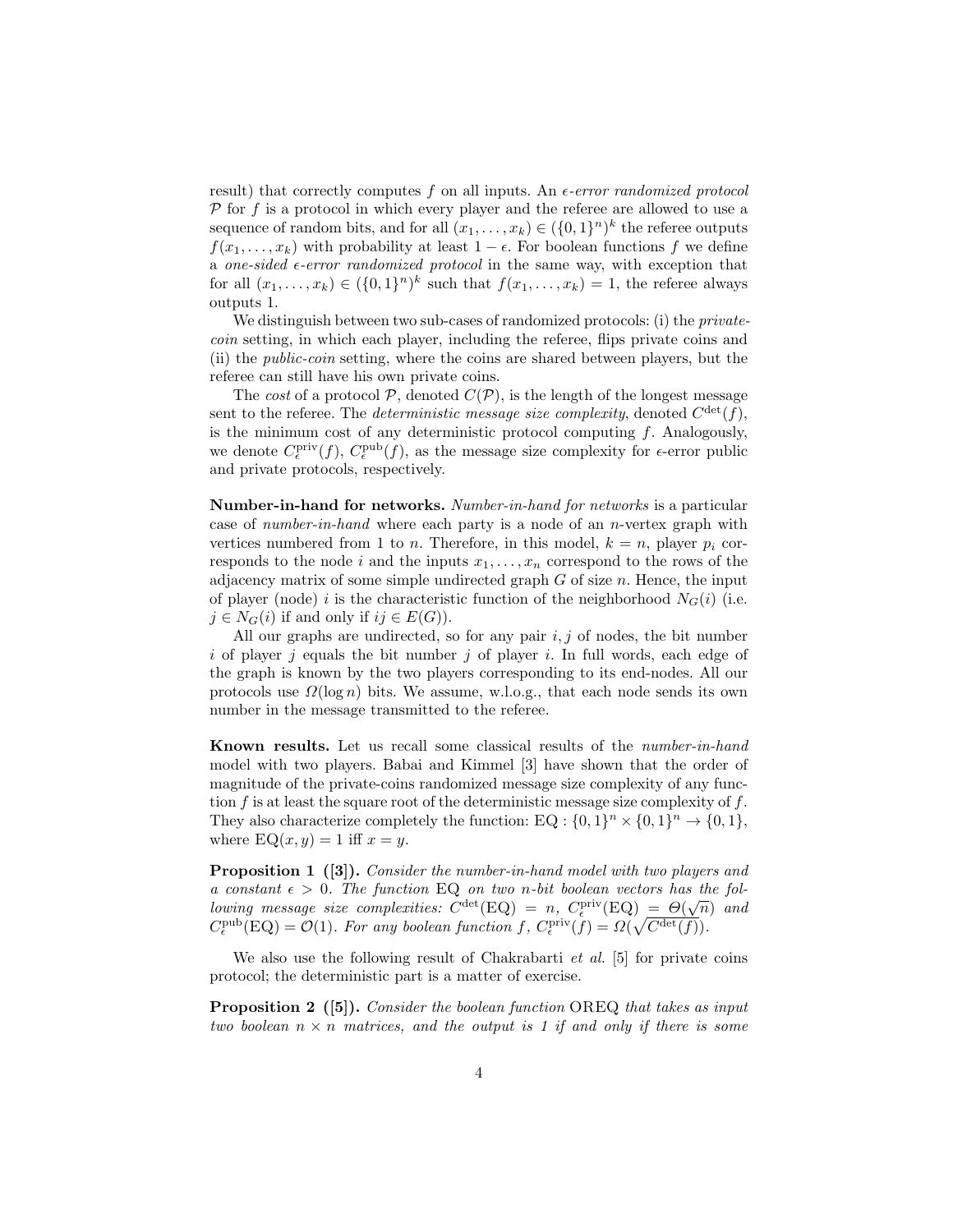$1 \leq i \leq n$  such that the *i*-th lines of the two matrices are equal. Then, for any  $\epsilon < 1/2$ ,  $C_{\epsilon}^{\text{priv}}(\text{OREQ}) = \Omega(n\sqrt{n})$ . Also,  $C^{\text{det}}(\text{OREQ}) = \Theta(n^2)$ .

The problems. We now come back to the *number-in-hand for networks* model. In this framework we shall study three boolean functions on graphs.

- Twins(G) outputs 1 if and only if G has two vertices u and v with the same neighborhood, i.e., such that  $N(u) = N(v)$ .
- TWINS<sub>x</sub>(G) is a "pointed" version of previous function. Its output is 1 if and only if there is a vertex y such that  $N(y) = N(x)$ .
- TRANSLATED-TWINS is defined on input graphs  $G$  of size  $2n$ , labeled from 1 to  $2n$ . Its output is 1 if and only if G has a vertex i such that, for any vertex  $j, j \in N(i) \iff j + n \in N(i + n)$ . In other words, the output is 1 if and only if there exists i such that  $N(i) + n = N(i + n)$ .

For reductions we also use the function RECONSTRUCTION $(G)$ , whose output is  $G$  itself, i.e., the adjacency matrix of  $G$ . Note that if a deterministic protocol computes RECONSTRUCTION on the family of *n*-vertex graphs  $\mathcal{G}_n$ , then such protocol must generate messages of size at least  $\log(|\mathcal{G}|)/n$  (see also [4]).

#### 3 Deterministic protocols

Theorem 1. The deterministic message size complexity of functions TWINS, TWIN<sub>x</sub> and TRANSLATED-TWINS is  $\Theta(n)$ .

The upper bounds of  $\mathcal{O}(n)$  are trivial so we only need to prove the lower bounds. For the first two problems, we use the following reduction.

**Lemma 1.** Assume that there is a deterministic protocol solving TWINS (resp. TWINS<sub>2n+1</sub>) on 2n + 1-node graphs using messages of size  $g(n)$ . Then one can solve RECONSTRUCTION on n-node graphs using messages of size  $2g(n)$ .

*Proof.* Let G be an arbitrary n-nodes graph, i be an integer between 1 and  $n$ and S be a subset of  $\{1,\ldots,n\}$  not containing i. Denote by  $H(i, S)$  the graph on  $2n + 1$  nodes obtained as follows (see Figure 1):

- 1.  $H[\{1,\ldots,n\}]=G.$
- 2. For each  $n + 1 \leq j \leq 2n$ , its unique neighbor with identifier at most n is  $j - n$ .
- 3. Node  $2n + 1$  is adjacent exactly to the nodes of S and to  $i + n$ .

**Claim.** We claim that  $TWINS(H(i, S))$  (resp.  $TWINS_{2n+1}(H(i, S))$  is true if and only if  $N_G(i) = S$ .

Clearly, if  $N_G(i) = S$  then node i is a twin of  $2n + 1$  in graph H. Conversely, we prove that if  $H(i, S)$  has two twins u and v then one of them is  $2n + 1$ . This comes from the fact that the edges between  $\{1, \ldots, n\}$  and  $\{n+1, \ldots, 2n\}$ in  $H(i, S)$  form a matching, so no two nodes of  $\{1, \ldots, 2n\}$  may be twins. Now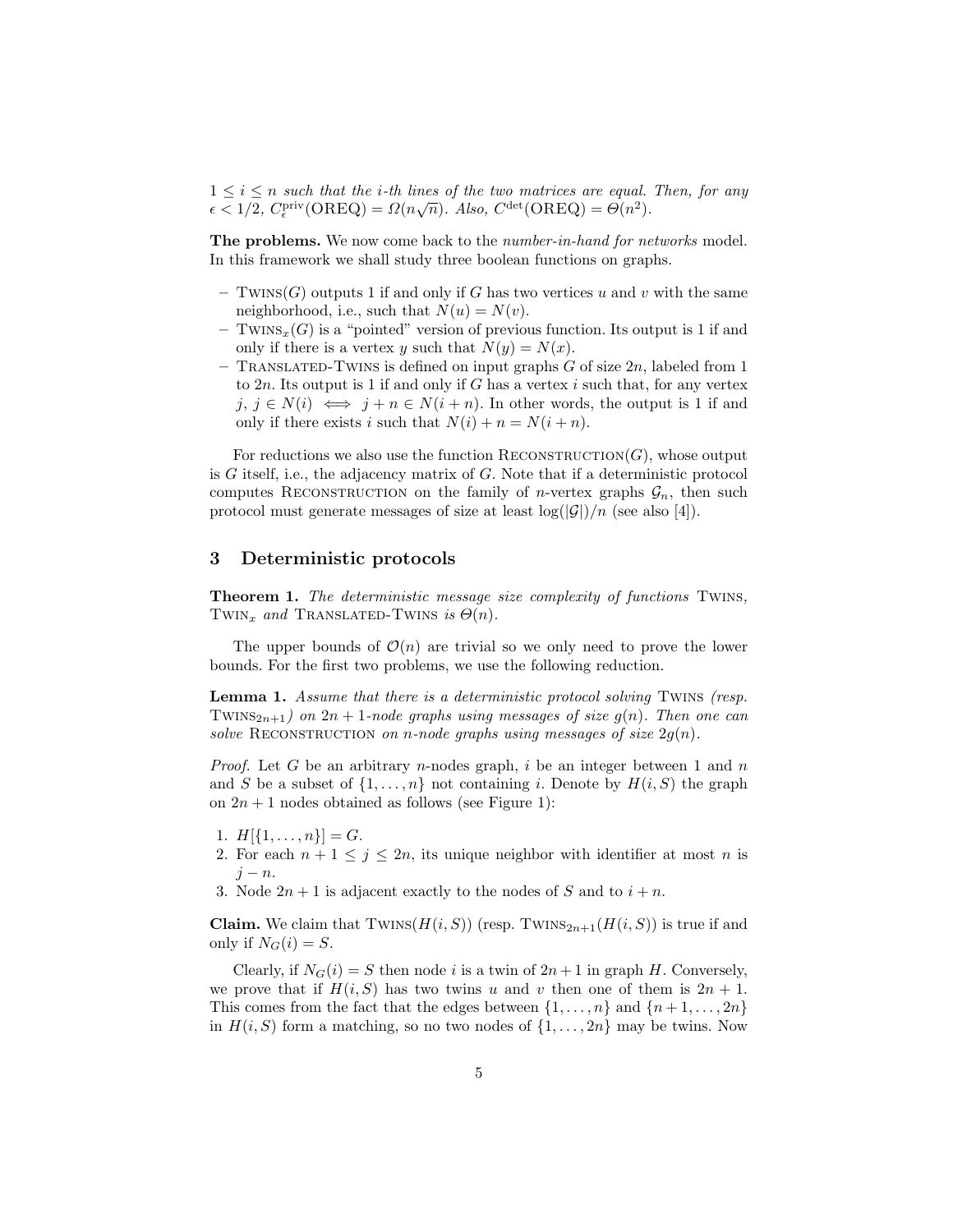assume that  $2n+1$  has a twin u. Since  $N_{H(i, S)}(2n+1) \cap \{n+1, ..., 2n\} = \{i+n\},\$ the only possibility is that  $u = i$ . Eventually, i and  $2n + 1$  are twins if and only if  $N_G(i) = S$ , which proves our claim.

Now assume that we have a distributed protocol for TWINS (or TWINS<sub>2n+1</sub>) on graphs with  $2n + 1$  nodes (actually it suffices to consider graphs from the family  $H$  described above). We construct an algorithm for RECONSTRUCTION on an arbitrary n-nodes graph G.

The players construct their messages as follows. Each node  $i$  sends the message  $m_i$  that it would send in the TWINS protocol if it had neighborhood  $N_G(i) \cup \{i+n\}$  and the message  $m_i^+$  that it would send in the same protocol with neighborhood  $N_G(i) \cup \{i + n, 2n + 1\}$ . That makes messages of size  $2g(n).$ 

The referee needs to retrieve the neighborhood  $N_G(i)$  for each i, from the set of messages. For each i and each subset S of  $\{1, \ldots, n\}$  not containing i, we simulate the behavior of the referee for TWINS on graph  $H(i, S)$ . For this purpose, for each  $j \leq n$  we use message  $m_j$  if  $j \notin S$  and message  $m_j^+$  if  $j \in S$ . The messages for nodes  $k > n$  can be constructed directly by the referee. Note that TWINS( $H(i, S)$ ) is true iff  $N_G(i) = S$ , thus we can reconstruct  $N_G(i)$ . Eventually, this allows to solve RECONSTRUCTION on graph  $G$ . The same arguments work of we replace the TWINS protocol by TWINS<sub>2n+1</sub>.  $\square$ 



**Fig. 1.**  $H(4, S)$ , when  $S = \{2, 3\}$ 

Remark 1. Since problem RECONSTRUCTION on n-node graphs requires messages of size  $\Omega(n)$ , we conclude that any deterministic protocol for either TWINS or TWINS<sub>2n+1</sub> also requires messages of size  $\Omega(n)$ .

For problem TRANSLATED-TWINS, we provide a reduction from OREQ (see Proposition 2 in Section 2). It will be used both for deterministic and randomized protocols with private coins.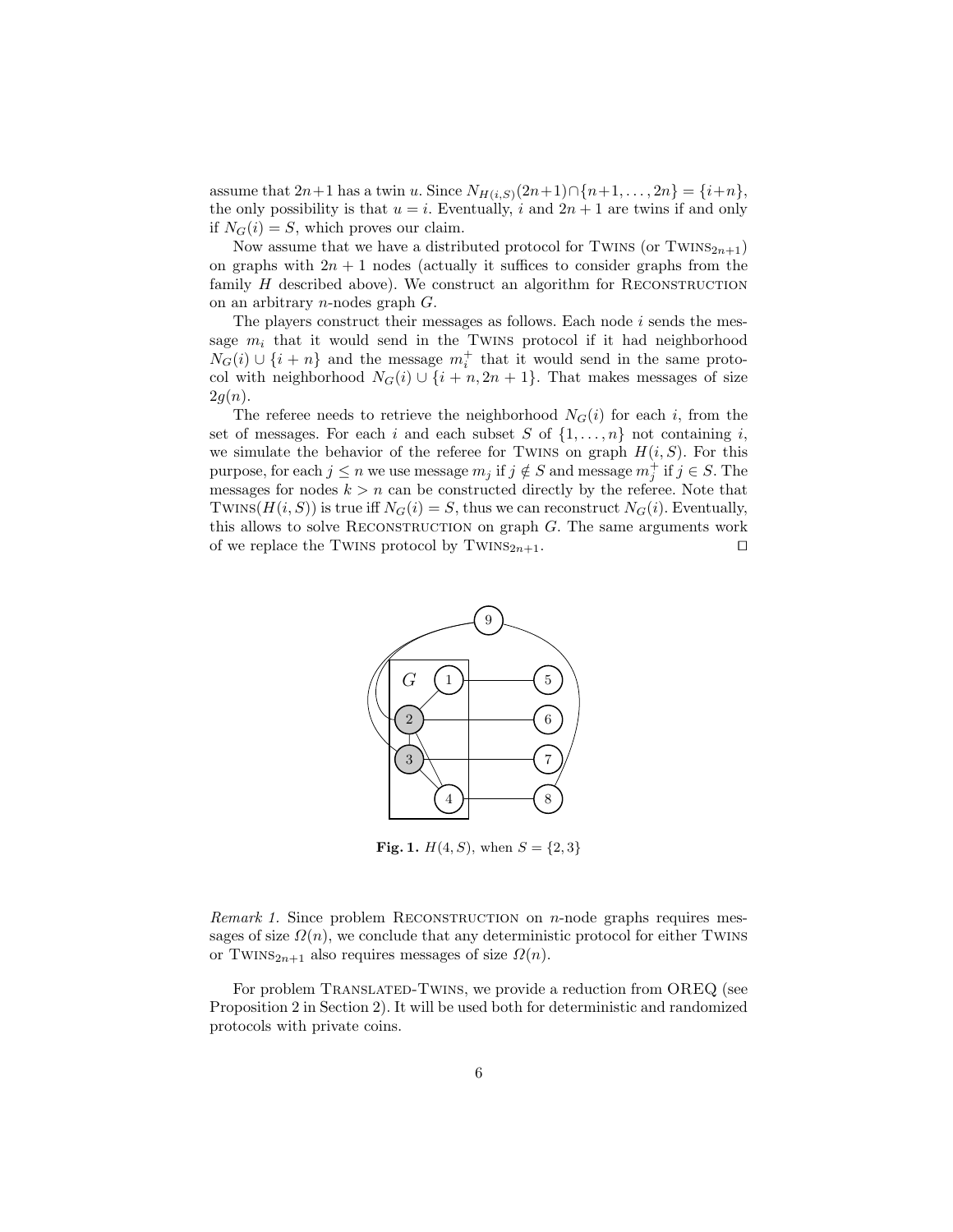

Fig. 2. Examples of graphs  $G_x^1$  (top) and  $G_y^2$  (bottom), for a given input  $(x, y)$ . This is a *yes* instance since  $x_3 = y_3$ .

Lemma 2. Assume that there is a protocol solving TRANSLATED-TWINS for 6n-node graphs using messages of size  $g(n)$ , in any of our three settings. Then there is a protocol for function OREQ, in the same setting, using messages of size  $3ng(n)$ .

*Proof.* Let x and y be two  $n \times n$  boolean matrices. We construct a graph  $G_{x,y}$ with 6n nodes such that TRANSLATED-TWINS $(G_{x,y}) = \text{OREQ}(x, y)$ .

The graph G is formed by two connected components  $G_x^1$  and  $G_y^2$  of 3n nodes each, encoding the two matrices as follows (see Figure 2 for an example).

 $G_x^1$  has 3n nodes numbered from 1 to 2n and from  $5n + 1$  to 6n. For any  $i, j \in \{1, \ldots, n\}$  we put an edge between node i and node  $j + n$  if and only if  $x_{i,j} = 1$ . Then for any  $i \in \{1, ..., n\}$  we put an edge between node  $i+n$  and node  $i + 4n$ . In other words, the node subsets  $\{1, \ldots, n\}$  and  $\{n + 1, \ldots, 2n\}$  induce a bipartite graph representing matrix x, and the node subsets  $\{n+1,\ldots,2n\}$  and  $\{5n+1,\ldots,6n\}$  induce a perfect matching.

The construction of  $G_y^2$ , with nodes numbered from  $2n+1$  to  $5n$  is similar. For any  $i, j \in \{1, \ldots, n\}$  we put an edge between node  $i + 3n$  and node  $j + 4n$  if and only if  $y_{i,j} = 1$ . Also, for any  $i \in \{1, \ldots, n\}$ , we put an edge between node  $4n+i$ and node  $2n + i$ . Thus the node subsets  $\{3n + 1, \ldots, 4n\}$  and  $\{4n + 1, \ldots, 5n\}$ form a bipartite graph corresponding to matrix y. The subsets  $\{4n+1,\ldots,5n\}$ and  $\{2n+1,\ldots,3n\}$  induce a matching.

We claim that TRANSLATED-TWINS $(G_{x,y})$  = OREQ $(x, y)$ . Assume that  $OREQ(x, y) = 1$ . There is an index i such that line number i in x equals line number i in y. Then, by construction, the neighborhood of node  $i + 3n$  in  $G_{x,y}$ is the neighborhood of node  $i$ , translated by an additive term  $3n$ .

Conversely, assume that there is some node  $u \in \{1, \ldots, 3n\}$  such that the neighborhood of u is the translated neighborhood of  $u + 3n$ . By construction, the only possibility is that  $u \leq n$  (because of the numberings of the matchings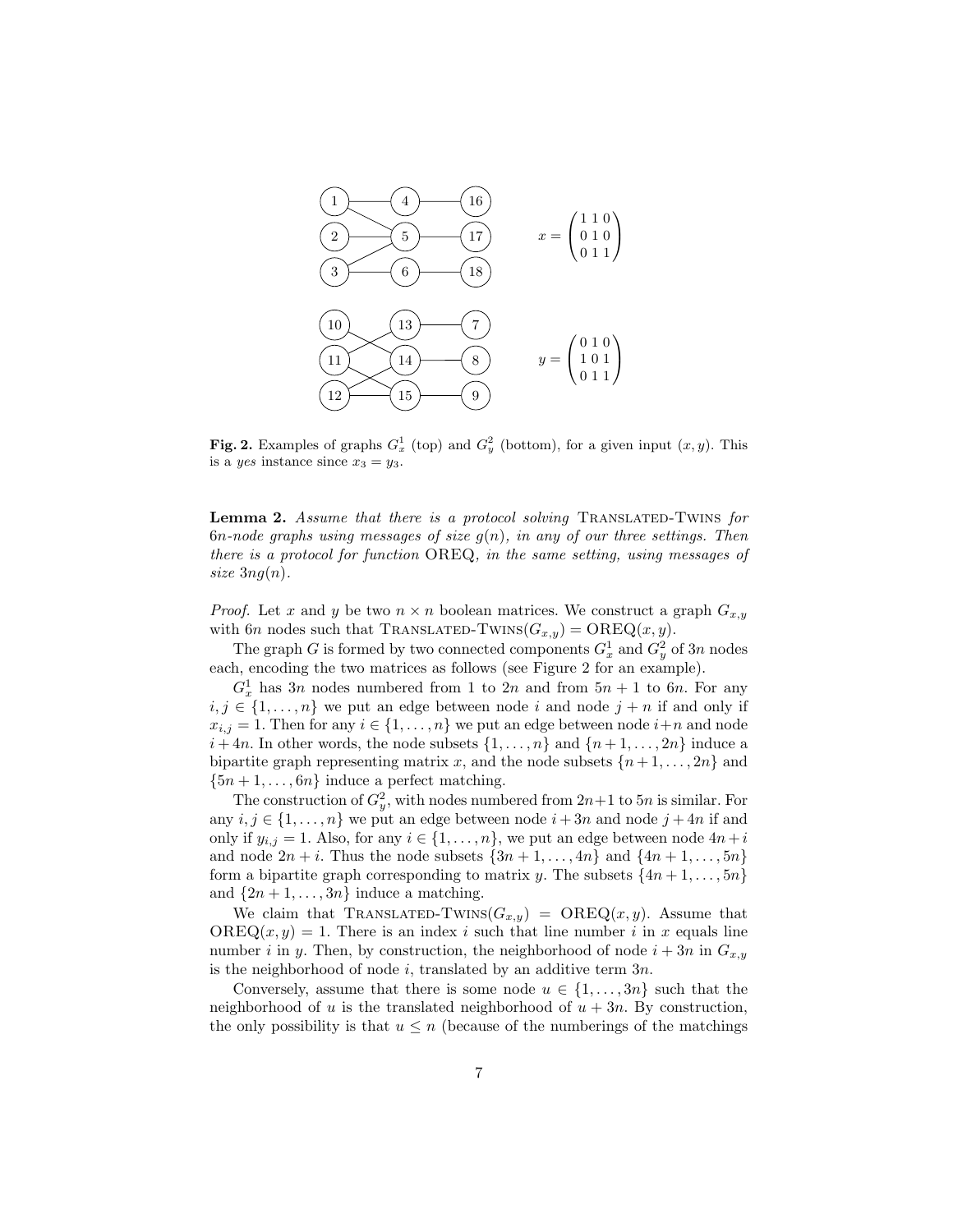the other nodes cannot have translated twins), thus line number  $u$  is the same in the two matrices.

To achieve the proof of our lemma, assume that we have a protocol for TRANSLATED-TWINS for graphs with  $3n$  nodes, with  $g(n)$  bits per message. We design a protocol for OREQ. Recall that for OREQ, each player has a matrix, say  $x$  for the first one and  $y$  for the second one. The first player constructs graph  $G_{x,0}=(G_x^1,G_0^2),$  the second constructs  $G_{0,y}=(G_0^1,G_y^2)$  (here 0 denotes the  $n\times n$ boolean matrix whose elements are all  $0$ ). The first player sends the  $3n$  messages corresponding to the nodes of  $G_x^1$  in the TRANSLATED-TWINS protocol for graph  $G_{x,0}$ . The second player sends the 3n messages corresponding to the nodes of  $G_y^2$ in protocol TRANSLATED-TWINS for  $G_{0,y}$ . The referee collects these 6n messages; observe that they are exactly those sent by protocol Translated-Twins for the graph  $G_{x,y}$ . He applies the same algorithm as the referee of TRANSLATED-TWINS on these messages. By the claim above, its output is TRANSLATED-TWINS( $G_{x,y}$ ), thus OREQ(x, y). Note that the messages used here are of size  $\mathcal{O}(3n g(n))$  and that our arguments hold for any type of protocol.  $\Box$ 

This achieves the proof of Theorem 1.

#### 4 Randomized protocols

**Theorem 2.** For any constant  $c > 0$ , TWINS, TWINS<sub>x</sub> and TRANSLATED-Twins can be solved by randomized protocols with public coins using messages of size  $O(\log n)$  and  $1/n^c$  one-sided error. Problem TWINS<sub>x</sub> can also be solved by a randomized protocol with private coins using messages of size  $O(\log n)$  and  $1/n^c$  one-sided error.

*Proof.* Let  $n^{c+3} < p \leq 2n^{c+3}$  be a prime number. A random  $t \in \mathbb{Z}_p$  is chosen uniformly at random using  $\mathcal{O}(\log(n))$  public random bits. Given an *n*-bits vector  $a = (a_1, \ldots, a_n)$ , consider the polynomial  $P_a = a_1 + a_2X + a_3X^2 + \ldots a_nX^{n-1}$  in  $Z_p[X]$  and let  $FP(a,t) = P_a(t)$ .  $FP(a,t)$  is sometimes called the "fingerprint" of vector a. Clearly two equal vectors have equal fingerprints, and, more important, for any two different vectors a and b, the probability that  $FP(a, t) = FP(b, t)$  is at most  $1/n^{c+2}$  (because the polynomial  $P_a - P_b$  has at most n roots and t was chosen uniformly at random, thus the probability that t is a root of  $P_a - P_b$  is at most  $1/n^{c+2}$ , see e.g., [11]).

Let  $x_i$  be the input vector of player (node) number i, i.e., the characteristic function of its neighborhood  $N(i)$ . A protocol for TWINS consists in each node sending the message  $m_i = FP(x_i, t)$ . The referee outputs 1 if and only if  $m_i = m_j$ for some pair  $i \neq j$ . A protocol for TWINS<sub>x</sub> send the same messages, but this time the referee checks whether  $m_x = m_i$  for some  $i \neq x$ . The protocol for TRANSLATED-TWINS on n-node graphs is slightly different. If a node  $i \leq n/2$ has a neighbor  $j > n/2$ , it sends a special "no" message specifying that it cannot be a candidate for having a translated twin. Otherwise, let  $y_i^1$  be the  $n/2$ -bits vector formed by the  $n/2$  first bits of  $x_i$ . Thus  $y_i^1$  is the characteristic vector of  $N(i) \cap \{1, \ldots, n/2\}$ . Player *i* sends the message  $m_i = FP(y_i^1, t)$ . Symmetrically,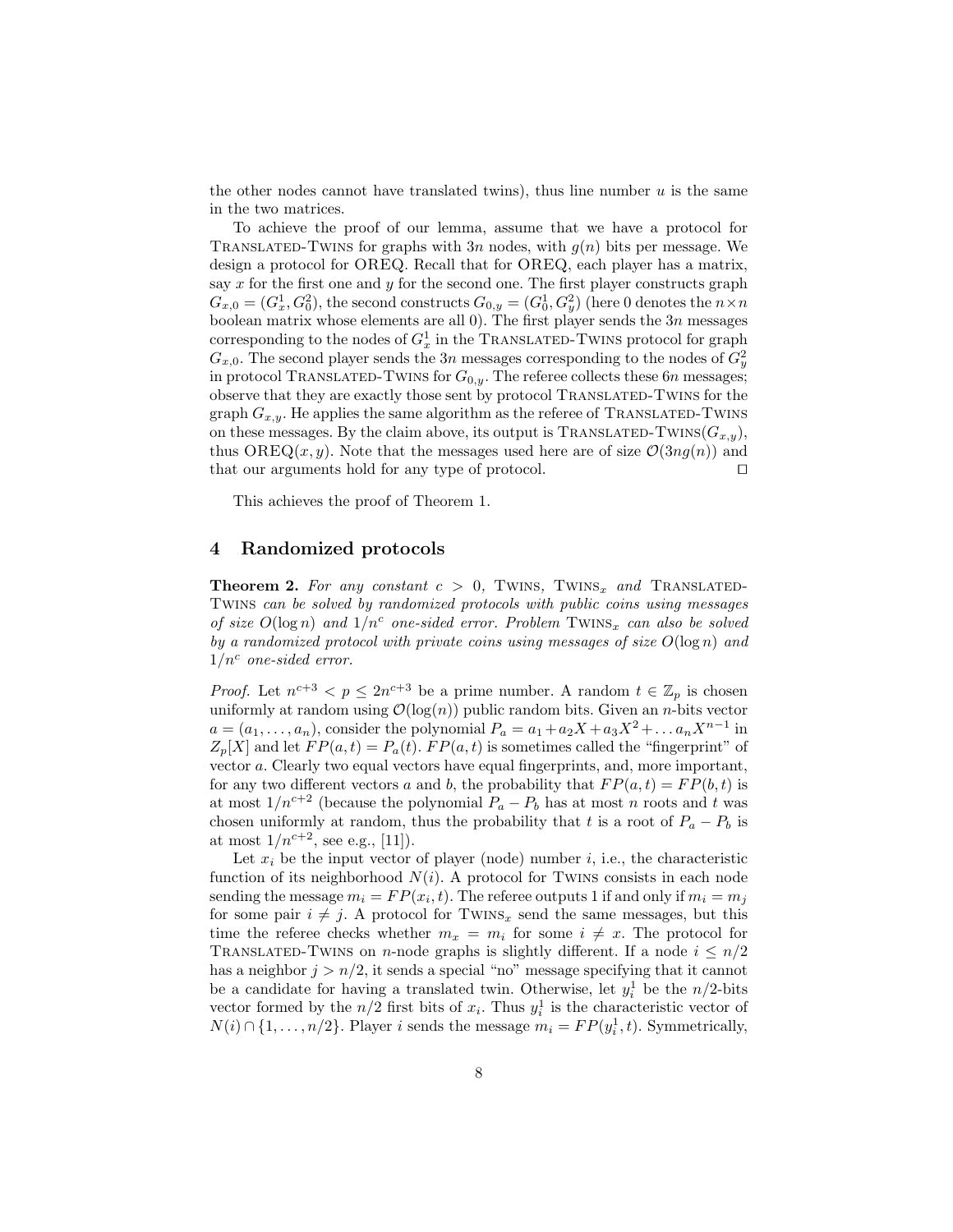for nodes labelled  $i > n/2$ , if i has some neighbor  $j \leq n/2$  it sends the "no" message. Otherwise, let  $y_i^2$  be the  $n/2$ -bits vector formed by the last  $n/2$  bits of  $x_i$ . Hence  $y_i^2$  corresponds to  $N(i) \cap \{n/2, \ldots, n\}$ , "translated" by  $-n/2$ . Player i sends the message  $m_i = FP(y_i^2, t)$ . Then the referee returns 1 if  $m_i = m_{i+n/2}$ for some  $i \leq n/2$ .

Clearly, for protocol TWINS (resp. TWINS<sub>x</sub>, TRANSLATED-TWINS), if the input graph is a yes-instance then the protocol outputs 1. The probability that TWINS answers 1 on a no-instance is the probability that  $FP(m_i, t) = FP(m_j, t)$ for two nodes  $i$  and  $j$  with different neighborhoods. For each fixed pair of nodes this probability is at most  $1/n^{c+2}$ , so altogether the probability of a wrong answer is at most  $1/n^c$ . With similar arguments for TWINS<sub>x</sub> and TRANSLATED-TWINS the probability of a wrong answer is at most  $1/n^{c+1}$ , since the referee makes n tests and each may be a false positive with probability at most  $1/n^{c+2}$ .

For TWINS<sub>x</sub> with private coins, each node i sends a bit stating if it sees x, a number  $t_i$  chosen uniformly at random in the interval  $n^{c+2} < p \leq 2n^{c+2}$  and also  $FP(x_i, t_i)$ . The referee retrieves the neighborhood of node x (which was sent bit by bit by all the others) and then, for each  $i \neq x$ , it constructs  $FP(x_x, t_i)$ and compares it to  $FP(x_i, t_i)$ . If the values are equal for some i, the referee outputs 1, otherwise it outputs 0. Again any yes-instance will answer 1, and the probability that a no-instance (wrongly) answers 1 is at most  $1/n<sup>c</sup>$ . .  $\Box$ 

The fact that TRANSLATED-TWINS requires  $\Omega(\sqrt{n})$  bits per node for any private coins,  $\epsilon$ -error randomized protocol follows directly by Lemma 2 and Proposition 2.

# **Theorem 3.** For any  $\epsilon < 1/2$ ,  $C_{\epsilon}^{\text{priv}}(\text{TransLATED-TWINS}) = \Omega(\sqrt{n}).$

Theorems 2 and 3 show that problem TRANSLATED-TWINS separates the private coins and the public coins protocols.

In order to complete the table of the Introduction, we also observe that problems  $TWINS_x$  and  $TRANSLATED-TWINS$  can be solved by randomized private coins protocols using  $\mathcal{O}(\sqrt{n}\log n)$  bits.

**Theorem 4.** For any  $c > 0$ , there is a randomized private coins protocol for TWINS and TRANSLATED-TWINS using messages of size  $\mathcal{O}(\sqrt{n}\log n)$  and having  $1/n^c$  one-sided error.

*Proof.* Babai and Kimmel in [3] propose a private coins protocol with  $1/3$  one sided error and  $\mathcal{O}(\sqrt{n})$  communication cost for EQ<sub>n</sub>, in the *number-in-hand* model with two players (see Proposition 1). Let us call this protocol  $\mathcal{P}_0$ . As the authors point out, this protocol is symmetrical, in the sense that both players compute the same function on their own input. We define the protocol  $P$  as one obtained by simulating  $(c+2) \log_3 n$  calls to protocol  $\mathcal{P}_0$ . More formally, in  $\mathcal P$ each player creates  $(c+2) \log_3 n$  times the message that it would create in  $\mathcal{P}_0$ , using at each time independent tosses of private coins. The referee answers 1 if and only if the referee of  $\mathcal{P}_0$  would have answered 1 on each of the  $(c+2) \log_3 n$ pairs of messages. Therefore  $\mathcal P$  is a private coin randomized protocol for  $\mathbb{E} \widetilde{\mathcal{Q}}_n$ with one sided error smaller than  $1/n^{c+2}$ , and cost  $\mathcal{O}(\sqrt{n}\log n)$ .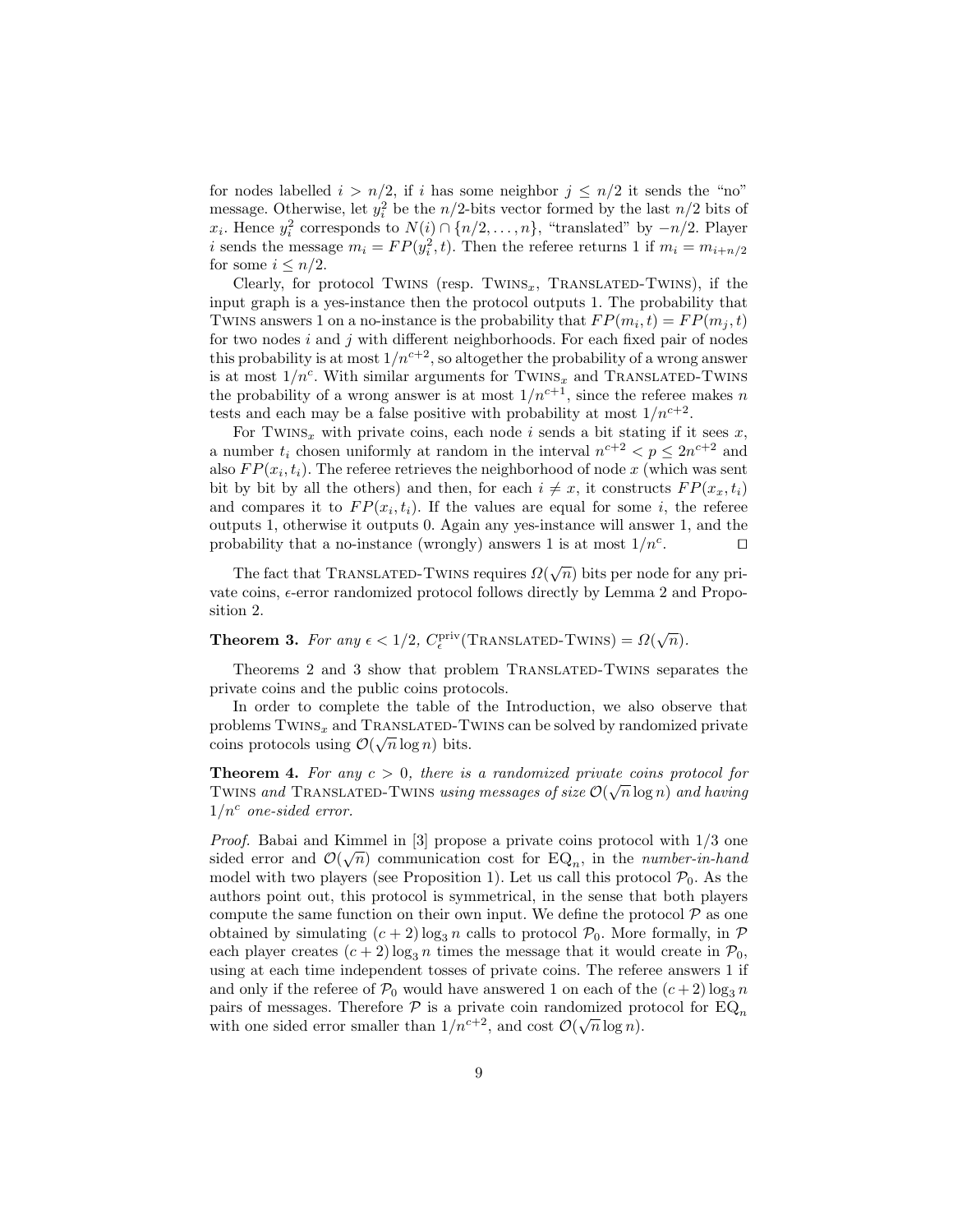A one sided private coin randomized protocol  $\mathcal{P}'$  for TWINS is one where each node plays the role of Alice in  $\mathcal P$  taking as an input the characteristic function of its neighborhood, and then the referee simulates the role of the referee in  $\mathcal P$  for each pair of messages. Similarily, a protocol  $\mathcal{P}''$  for TRANSLATED-TWINS works as follows: each node  $i$  sends "no" in the same cases described in the proof of Theorem 2, and otherwise it simulates the role of Alice on input  $y_i^1$  formed by the first  $n/2$  bits of  $x_i$ , if  $i \leq n/2$  or on input  $y_i^2$  formed by the  $n/2$  last bits of  $x_i$  if  $i > n/2$ , where  $x_i$  is the characteristic function of  $N(i)$ . The referee then simulates the referee of  $P$  on the messages of i and  $i+n$  every time none of them say "no".

Since  $P$  has just one sided error, if TWINS (resp. TRANSLATED-TWINS) is true,  $\mathcal{P}'$  (resp.  $\mathcal{P}''$ ) will always accept. On the other hand, if TWINS (resp. TRANSLATED-TWINS) is *false*, then the probability that  $\mathcal{P}'$  (resp.  $\mathcal{P}''$ ) accepts is the probability that  $P$  accepts for at least one pair of vertices, and then the error of  $\mathcal{P}'$  (resp.  $\mathcal{P}''$ ) is at most  $n^2$  times (resp. *n* times) the error of  $\mathcal{P}$ . We obtain that  $\mathcal{P}'$  and  $\mathcal{P}''$  have at most  $1/n^c$  one sided error, and communication  $\cot \mathcal{O}(\sqrt{n}\log n).$ 

Consider the boolean function  $\text{TRIANGLE}(G)$  that outputs 1 if and only if G has a triangle, and the function  $DIAM3(G)$ , that outputs 1 if and only if G has diameter at most 3. In [4] is shown that the deterministic message sizes of these problems are lower-bounded by  $\Omega(n)$ , using a reduction from RECONSTRUCTION. However, as seen in Theorem 1, a reduction from RECONSTRUCTION does not imply lower-bounds on the message sizes of randomized protocols.

In the following theorem, we extend the techniques in [4] to reduce the problems  $\mathrm{TRIANGE}(G)$  and  $\mathrm{DIAM3}(G)$  from INDEX, showing that the message sizes of randomized protocols for these problems are also of size  $\Omega(n)$ .

**Theorem 5.** For any  $\epsilon < 1/2$ , any public coins randomized protocol computing TRIANGLE(G) (resp. DIAM3(G)) with  $\epsilon$  two-sided error uses messages of size  $\Omega(n).$ 

Proof. Consider the INDEX function in the model number-in-hand with two players: the first player, say Alice, has as input an  $m$ -bits boolean vector  $x$  and the second player, Bob, has an integer  $q, 1 \leq i \leq m$ . Then INDEX $(x, q) = x_q$ , the qth coordinate of Alice's vector. We will use the fact that for any  $\epsilon < 1/2$ , any public coins randomized protocol for INDEX requires  $\Omega(m)$  bits (see, e.g., [9, 10] for a proof). We may assume w.l.o.g. that  $m = n^2$ .

In [4], Becker *et al.* show that for the deterministic communication cost for TRIANGLE and DIAM3 is  $\Theta(n)$ , by showing that if there is a protocol  $\mathcal P$  of cost  $c$  for TRIANGLE or DIAM3, then there is a protocol for RECONSTRUCTION in bipartite graphs of cost 2c. We slightly modify their proof to obtain a reduction from INDEX.

Let  $\epsilon < 1/2$ , and P be a  $\epsilon$ -error randomized public coins protocol for TRI-ANGLES on *n*-nodes graphs, using  $c(n)$  bits. We give a protocol for INDEX using  $2n \cdot c(2n+1)$  bits.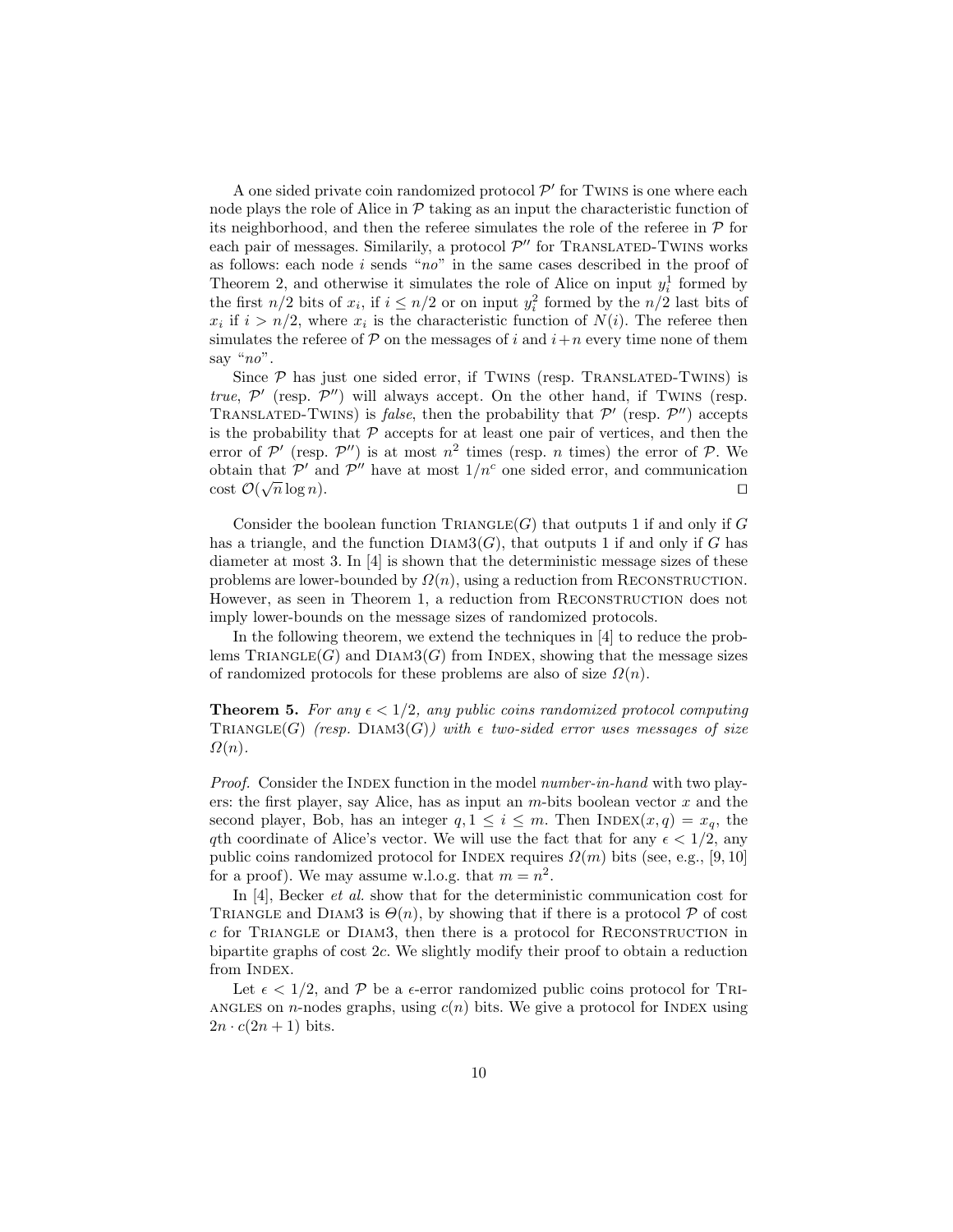Let x be an  $m = n^2$ -bits vector. Let  $H_x$  be the bipartite graph with vertex set  $\{1, \ldots, 2n\}$ , such that for any  $1 \leq k, l \leq n$ , if  $x_{(k-1)n+l} = 1$  then  $H_x$  has an edge between nodes k and  $l + n$ . Consider the family of graphs  $H_x(i, j)$  obtained from  $H_x$  by adding a node  $2n+1$  whose neighbors are nodes i and  $j+n$  (for any  $1 \leq i, j \leq n$ ). Observe that  $H_x(i, j)$  has a triangle if and only if  $x_{(i-1)n+i} = 1$ , in which case the triangle is formed by the nodes  $\{i, j + n, 2n + 1\}$ . To simplify the notation we also define the graph  $H<sub>x</sub>(0, 0)$  obtained from  $H<sub>x</sub>$  by adding an isolated node  $2n + 1$ .



**Fig. 3.** An illustration of  $H_x(3,6)$  when  $x = (1, 1, 0, 1, 0, 1, 0, 0, 1)$  and  $q = 9$ .

The protocol for INDEX is as follows. Bob sends its input  $q$ , which only costs  $\mathcal{O}(\log n)$  bits. Alice constructs the family of graphs  $H_x(i, j)$ , for all pairs  $1 \leq i, j \leq n$  and for  $(i, j) = (0, 0)$ . Any node  $k \leq 2n$  has exactly two possible of neighborhoods, depending whether it is adjacent to  $2n + 1$  or not. For each  $k \leq 2n$ , Alice creates the message  $m^+(k)$  that the protocol for TRIANGLE would send for node k in the graph  $H_x(k, 1)$  (if  $k \leq n$ ) or in the graph  $H(1, k - n)$  (if  $k > n$ ). It also creates the message  $m^-(k)$  that TRIANGLE would construct for node k in the graph  $H_x(0, 0)$ . In full words,  $m^-(k)$  corresponds to the case when the neighborhood of k is the same as in  $H_x$ , and  $m^+(k)$  to the case when this neighborhood is the neighborhood in  $H_x$ , plus node  $2n+1$ . Then Alice sends, for each k,  $1 \leq k \leq 2n$ , the pair of messages  $(m^-(k), m^+(k))$ . Therefore Alice uses  $2n \cdot c(2n+1)$  bits. It remains to explain how the referee retrieves the bit  $x_q$ . Let i, j such that  $q = (i - 1)n + j$ . Observe that  $x_q = 1$  if and only if graph  $H_x(i, j)$ has a triangle, therefore the referee must simulate the behavior of the referee for TRIANGLE on  $H_x(i, j)$ . For this purpose, the referee computes the message that node  $2n + 1$  would have sent on this graph (it only depends on i and j) and observes that protocol P on  $H_x(i, j)$  would have sent message  $m^+(i)$ ,  $m^+(j+n)$ and  $m^{-}(k)$  for any  $k \leq 2n$  different from i and j. Therefore the referee can give the same output as  $P$  on  $H_x(i, j)$ , that is it outputs bit  $x_q$ . The protocol for INDEX will have  $\epsilon$  error and will use  $2n \cdot c(2n+1)$  bits. Thus P requires  $\Omega(n)$ bits.

The proof for DIAM3 is based on a similar reduction. Let  $D_x(i, j)$  be the graph obtained from  $H_x$  by adding three nodes : node  $2n + 1$  seeing all nodes  $k \le 2n$ , node  $2n + 2$  seeing i and node  $2n + 3$  seeing  $j + n$ . Graph  $D_x(0, 0)$  is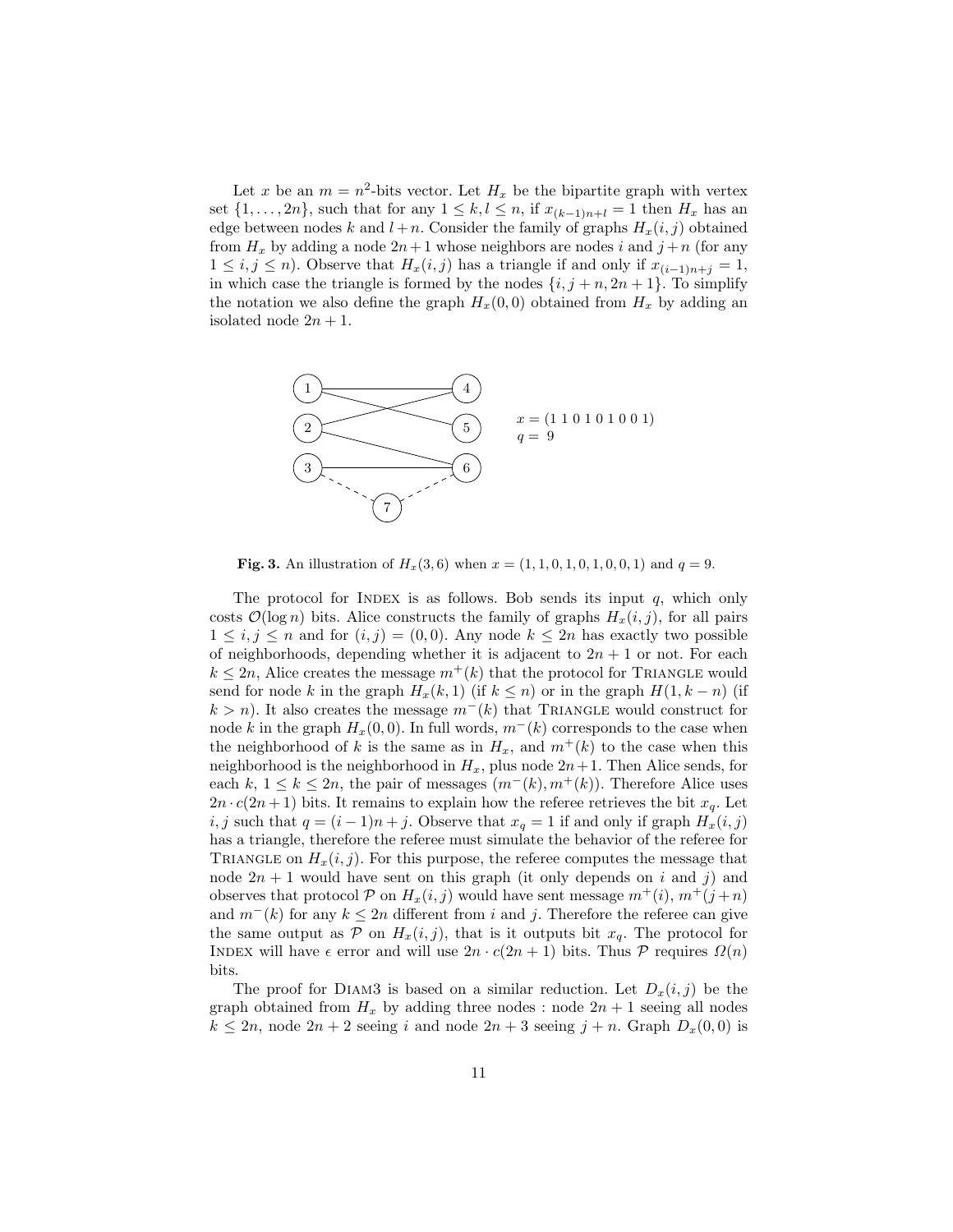similar with the difference that nodes  $2n + 2$  and  $2n + 3$ . Observe (see also [4]) that  $D_x(i, j)$  has diameter 3 if and only if  $x_{(i-1)n+j} = 1$ . The rest of the proof follows as before.  $\Box$ 

## 5 Open problems

The first natural challenge is to determine the message size complexity of function Twins for randomized protocols with private coins. Using the techniques of Babai and Kimmel [3] for EQ, one can prove that Twins can be solved by a one-sided, bounded error protocol with private coins and messages of size  $\mathcal{O}(\sqrt{m})$ .  $\mathcal{O}(\sqrt{n}\log n)$ . We believe that the message size complexity of TWINS for private coins protocols is  $\Omega(\sqrt{n})$ .

More surprisingly, to the best of our knowledge, the message size complexity of Connectivity is wide open. Recall that, in the randomized, public coins setting, there exists a protocol using  $\mathcal{O}(\log^2 n)$  bits, due to Ahn, Guha and McGregor [1]. Can this upper bound be improved to  $\mathcal{O}(\log n)$ ? For randomized protocols with private coins and/or for deterministic protocols, can one prove a lower bound of  $\Omega(n^c)$  for some constant  $c < 1$ ?

#### References

- 1. K. J. Ahn, S. Guha, and A. McGregor, Analyzing graph structure via linear measurements, in Proc. of the 23rd Annual ACM-SIAM Symposium on Discrete Algorithms, SODA '12, 2012, pp. 459–467.
- 2.  $\frac{1}{2}$ , Graph sketches: Sparsification, spanners, and subgraphs, in Proc. of the 31st Symposium on Principles of Database Systems, PODS '12, 2012, pp. 5–14.
- 3. L. Babai and P. G. Kimmel, Randomized simultaneous messages: Solution of a problem of Yao in communication complexity, in Proc. of the 12th Annual IEEE Conference on Computational Complexity, 1997, pp. 239–246.
- 4. F. Becker, M. Matamala, N. Nisse, I. Rapaport, K. Suchan, and I. Tod- $INCA, Adding a reference to an interconnection network: What can (not) be computed$ in one round, in Proc. of the 25th IEEE International Parallel and Distributed Processing Symposium, IPDPS '11, 2011, pp. 508–514.
- 5. A. Chakrabarti, Y. Shi, A. Wirth, and A. Yao, Informational complexity and the direct sum problem for simultaneous message complexity, in Proc. of the 42nd IEEE Symposium on Foundations of Computer Science, FOCS '01, 2001, pp. 270–278.
- 6. A. Drucker, F. Kuhn, and R. Oshman, The communication complexity of distributed task allocation, in Proc. of the 2012 ACM Symposium on Principles of Distributed Computing, PODC '12, 2012, pp. 67–76.
- 7. A. Gronemeier, Asymptotically optimal lower bounds on the NIH-multi-party information complexity of the AND-function and disjointness, in Proc. of the 26th International Symposium on Theoretical Aspects of Computer Science, STACS '09, 2009, pp. 505–516.
- 8. T. S. JAYMAR, Hellinger strikes back: A note on the multi-party information complexity of AND, in Approximation, Randomization, and Combinatorial Optimization. Algorithms and Techniques, vol. 5687 of Lecture Notes in Computer Science, 2009, pp. 562–573.